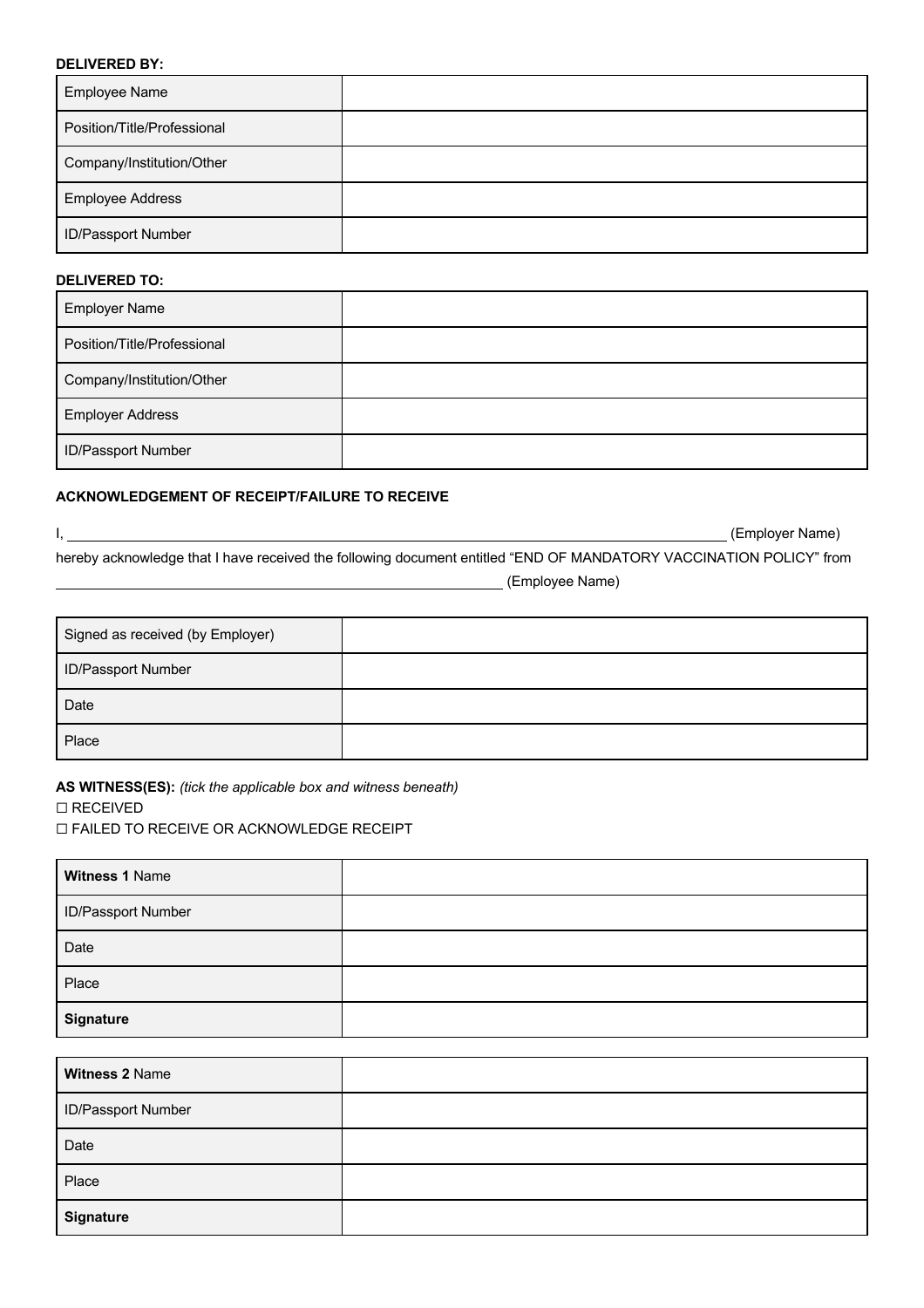Dear

# **END OF MANDATORY VACCINATION POLICY**

The state of disaster declared by the Minister of Cooperative Governance and Traditional Affairs (the "**COGTA Minister**") on 15 March 2020 was terminated by the COGTA Minister effective midnight on 4 April 2022.

The company implemented a mandatory vaccination policy in terms of a direction (the "**Direction**") made by the Minister of Employment and Labour ("**Minister**") on 28 May 2021 under Regulation 4(10) of the Regulations passed by the COGTA Minister under Section 27(2) of the Disaster Management Act (the "**DMA**"). With the termination of the state of disaster, the Direction ceased to be of force and effect. The Direction can therefore no longer be relied upon by the company as a justification for the imposition of a vaccination policy.

On 15 March 2022, the Minister published a document titled "Code of Practice: Managing Exposure to SARS-CoV-2 in the Workplace, 2022," (the "**Code**"). The Minister has the power to pass such Codes, only where Nedlac is not agreeable to a proposal, in terms of Section 203(2A) of the Labour Relations Act (the "**LRA**"). The Code purportedly takes effect on the date of the lapsing of the declaration of the state of disaster.

A Code of Good Practice is not a law, but merely a guideline to be taken into account when interpreting an actual law.<sup>1</sup> A Code of Good Practice cannot create new rights or obligations either for employers or employees. As stated in the Code, its purpose is merely to "guide employers and employees," and to set out the "interpretation of the law" supported by the Minister and his Department. As such, the company cannot rely on the Code as a law that provides for the imposition of mandatory vaccination. The Code merely sets out the Minister's views on the correct interpretation of the LRA.

In the Code, the Minister appears to suggest that the LRA can be interpreted as allowing employers to impose a mandatory vaccination policy. There is no obligation on the employer to impose such a policy and failing to implement a policy would not result in a breach by the company of any law. The Minister's interpretation of the LRA is plainly very aggressive, inconsistent with the opinion the Minister evidently held in February 2022 when he passed the Direction. If the Minister genuinely believed that mandatory vaccination was authorised under the LRA, he would never have passed the Direction.

It seems clear that the Minister has adopted the Code simply to maintain mandatory vaccination policies without Parliamentary oversight or public comment. The Minister knows this is deeply unpopular and will

<sup>&</sup>lt;sup>1</sup> "Employment and the Law: A Practical Guide for the Workplace", Helga Landis and Lesley Grossett, 2014, Juta, page 6.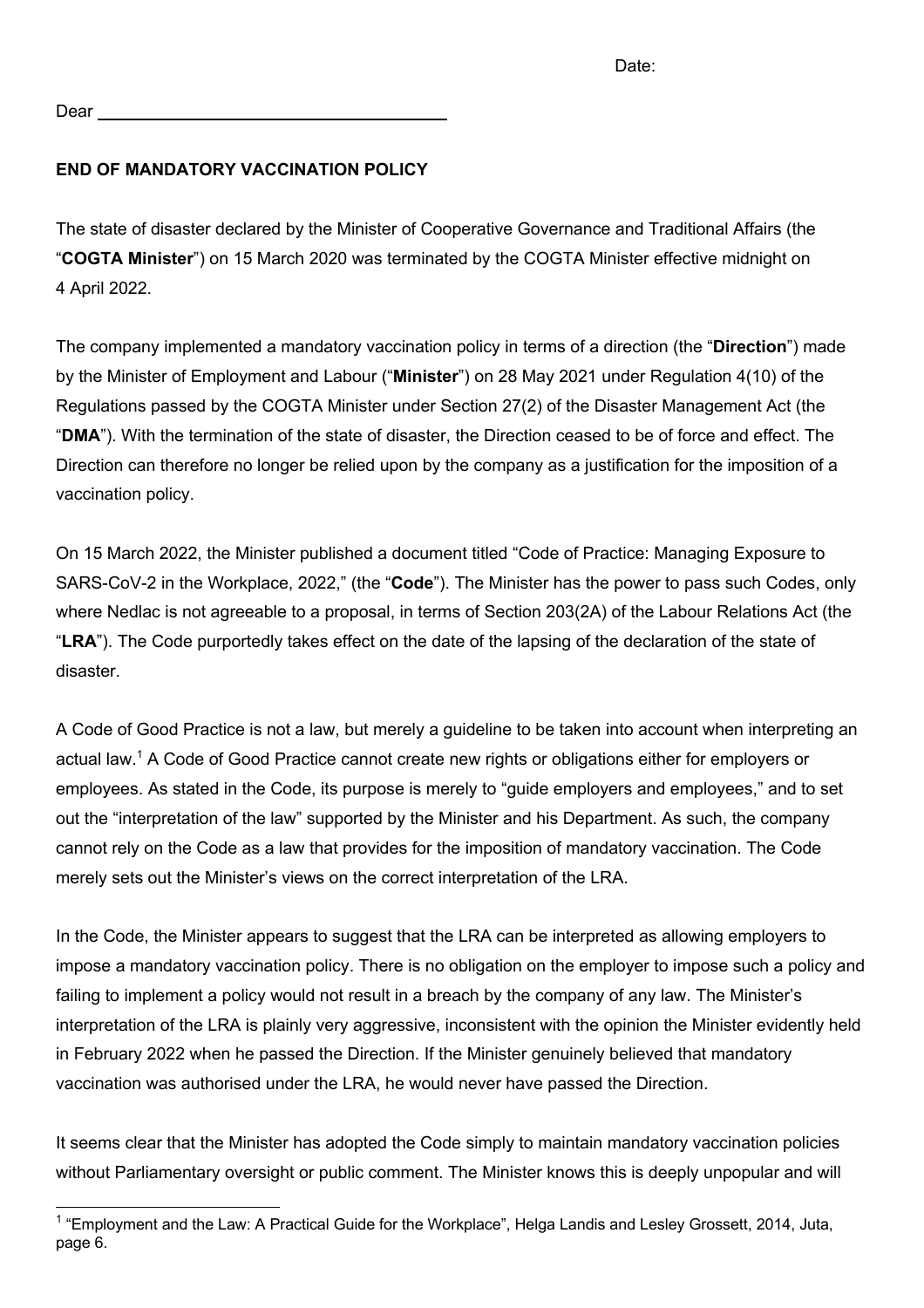not pass Constitutional scrutiny. Multiple legal scholars have noted that mandatory vaccination is inconsistent with Constitutional rights that can only be limited by a *law* of general application that did not exist prior to the Direction and which limitation must be reasonable and justifiable in an open and democratic society.

In light of the above, with effect from midnight on 4 April 2022, the law reverted to the pre-state of disaster situation in which mandatory vaccination was universally confirmed as incompatible with statute. The Minister's interpretation set out in the Code is not binding on the company and I submit that it is plainly wrong. Should the company adopt this interpretation and continue to implement a mandatory vaccination policy, it is clear that this policy will be illegal and that the company will be exposed to liability.

I would therefore request that you either confirm, by close of business on [ ] that the company's mandatory vaccination policy has been suspended or that you provide me with a legal opinion from a reputable firm of attorneys or senior counsel confirming that the policy is legal and explaining what *law* the company relies on in continuing to implement such a policy.

In closing, I would note that the Direction was made at a time when it was assumed that the Vaccines would prevent viral transmission in order to contribute to herd immunity. This is evident from the definition of "COVID-19 Vaccines" in the Direction. It has since transpired that the Vaccines do not contribute to herd immunity because they do not prevent or reduce infection or transmission. For this reason, the definition of Vaccine in the Code no longer refers to transmission or herd immunity. Without this effect, there is no logical basis to mandate vaccines. They simply do not make the workplace safer. As such, it may be that the company's policy was implemented with the best intentions but that developments in science have proven that the policy is irrational. This is the conclusion that the University of Cape Town and many other companies have come to (including Medi-Clinic and Anglo American) in abandoning their mandatory vaccination policies.

Yours sincerely,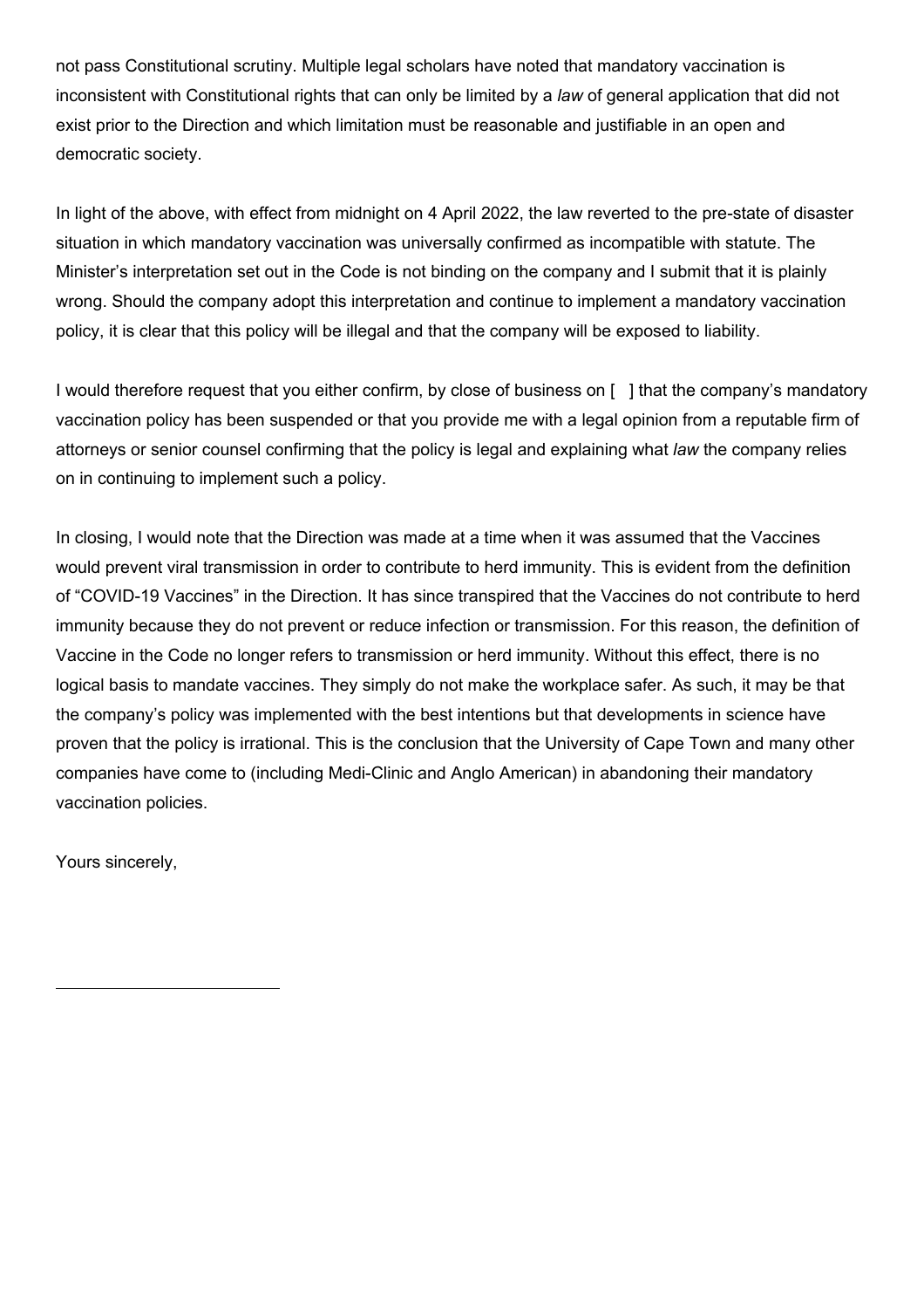## **1. Effect of Vaccines on Transmission**

- 1.1. Acharya et al. found "no significant difference in cycle threshold values between vaccinated and unvaccinated, asymptomatic and symptomatic groups infected with SARS-CoV-2 Delta." [1]
- 1.2. Dr Herman Edeling's study found that, "One has read, and previously made publicly available, copies of numerous scientific articles that have found that the Covid-19 "vaccines" are not effective at prevention of infection or transmission of the SARS- CoV-2 virus. Examples of such scientific articles can be found at the Edeling Medico-Legal Consultancy Trust , where each document bearing the prefix "NE" provides scientific evidence that the Covid-19 "vaccines" are not effective." "An abundance of scientific evidence finds that the Covid-19 "vaccines" are not effective at preventing infection by or transmission of the SARS-CoV-2 virus."[2]
- 1.3. Riemersma et al. found, "no difference in viral loads when comparing unvaccinated individuals to those who have vaccine "breakthrough" infections. Furthermore, individuals with vaccine breakthrough infections frequently test positive with viral loads consistent with the ability to shed infectious viruses." Results indicate that "if vaccinated individuals become infected with the delta variant, they may be sources of SARS-CoV-2 transmission to others." They reported "low Ct values (<25) in 212 of 310 fully vaccinated (68%) and 246 of 389 (63%) unvaccinated individuals. Testing a subset of these low-Ct samples revealed infectious SARS-CoV-2 in 15 of 17 specimens (88%) from unvaccinated individuals and 37

of 39 (95%) from vaccinated people."[3]

- 1.4. Riemersma et al. reported that vaccinated individuals who get infected with the Delta variant can transmit SARS-CoV-2 to others. They found an elevated viral load in the unvaccinated and vaccinated symptomatic persons (68% and 69% respectively, 158/232 and 156/225). Moreover, in the asymptomatic persons, they uncovered elevated viral loads (29% and 82% respectively) in the unvaccinated and the vaccinated respectively. This suggests that the vaccinated can be infected, harbor, cultivate, and transmit the virus readily and unknowingly.[4]
- 1.5. Chau et al. looked at transmission of SARS-CoV-2 Delta variant among vaccinated healthcare workers in Vietnams. Of 69 healthcare workers that tested positive for SARS-CoV-2, 62 participated in the clinical study, all of whom recovered. For 23 of them, completegenome sequences were obtained, and all belonged to the Delta variant. "Viral loads of breakthrough Delta variant infection cases were 251 times higher than those of cases infected with old strains detected between March-April 2020". In other words, the viral load in vaccinated individuals was found to be significantly higher than in unvaccinated individuals.[5]
- 1.6. In Barnstable, Massachusetts, Brown et al found that among 469 cases of COVID-19, 74% were fully vaccinated, and that "the vaccinated had on average more virus in their nose than the unvaccinated who were infected."[6]
- 1.7. Subramanian reported that, "at the country-level, there appears to be no discernable relationship between percentage of population fully vaccinated and new COVID-19 cases." When comparing 2,947 counties in the United States, there was no clear discernible

relationship between vaccination and a reduction in cases.[7]

1.8. Reporting on a nosocomial hospital outbreak in Finland, Hetemäli et al. observed that "both symptomatic and asymptomatic infections were found among vaccinated health care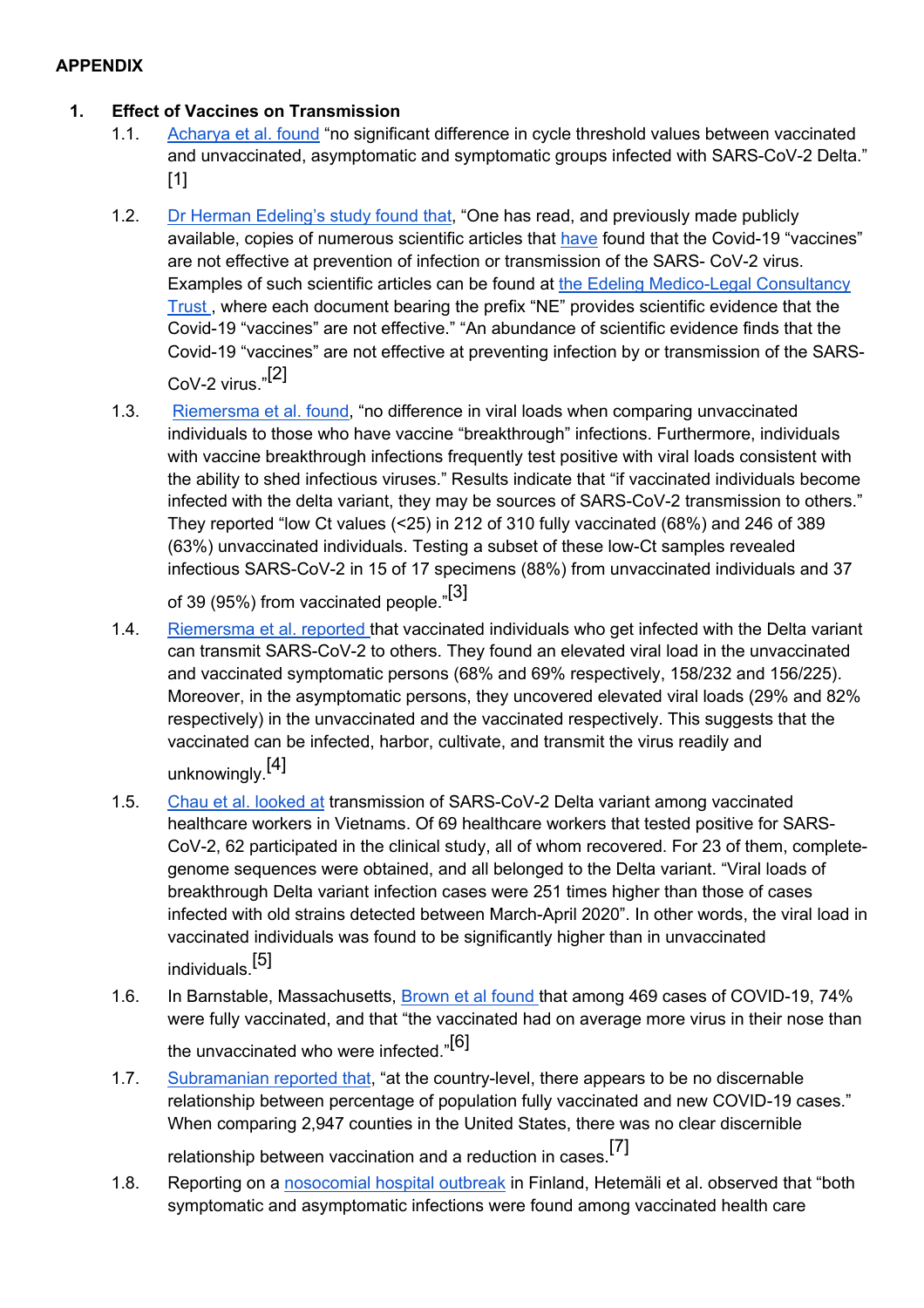workers, and secondary transmission occurred from those with symptomatic infections despite use of personal protective equipment."<sup>[8]</sup>

- 1.9. In a hospital outbreak investigation in Israel, Shitrit et al. observed "high transmissibility of the SARS-CoV-2 Delta variant among twice vaccinated and masked individuals."[9]
- 1.10. Singanayagam et. al found that, "[F]ully vaccinated individuals with breakthrough infections have peak viral load similar to unvaccinated cases and can efficiently transmit infection in household settings, including to fully vaccinated contacts. Host–virus interactions early in infection may shape the entire viral trajectory." They found that (in 602 community contacts (identified via the UK contract-tracing system) of 471 UK COVID-19 index cases were recruited to the Assessment of Transmission and Contagiousness of COVID-19 in Contacts cohort study and contributed 8145 upper respiratory tract samples from daily sampling for up to 20 days) "vaccination reduces the risk of delta variant infection and accelerates viral clearance. Nonetheless, fully vaccinated individuals with breakthrough infections have peak viral load similar to unvaccinated cases and can efficiently transmit infection in household

settings, including to fully vaccinated contacts."[10]

- 1.11. A very recent study published by the CDC reported that a majority (53%) of patients who were hospitalized with Covid-19-like illnesses were already fully vaccinated with two-dose RNA shots. Table 1 reveals that among the 20,101 immunocompromised adults hospitalized with Covid-19, 10,564 (53%) were fully-vaccinated with the Pfizer or Moderna vaccine (Vaccination was defined as having received exactly 2 doses of an mRNA-based COVID-19 vaccine ≥14 days before the hospitalization index date, which was the date of respiratory specimen collection associated with the most recent positive or negative SARS-CoV-2 test result before the hospitalization or the hospitalization date if testing only occurred after the admission). This highlights the ongoing challenges faced with Delta breakthrough when vaccinated.[11]
- 1.12. Salvatore et al. examined the transmission potential of vaccinated and unvaccinated persons infected with the SARS-CoV-2 Delta variant in a federal prison, July-August 2021. They found a total of 978 specimens were provided by 95 participants, "of whom 78 (82%) were fully vaccinated and 17 (18%) were not fully vaccinated….clinicians and public health practitioners should consider vaccinated persons who become infected with SARS-CoV-2 to

be no less infectious than unvaccinated persons."[12]

- 1.13. Di Fusco et al. conducted an evaluation of COVID-19 vaccine breakthrough infections among immunocompromised patients fully vaccinated with BNT162b2. "COVID-19 vaccine breakthrough infections were examined in fully vaccinated (≥14 days after 2nd dose) IC individuals (IC cohort), 12 mutually exclusive IC condition groups, and a non-IC cohort." They found that" of 1,277,747 individuals ≥16 years of age who received 2 BNT162b2 doses, 225,796 (17.7%) were identified as IC (median age: 58 years; 56.3% female). The most prevalent IC conditions were solid malignancy (32.0%), kidney disease (19.5%), and rheumatologic/inflammatory conditions (16.7%). Among the fully vaccinated IC and non-IC cohorts, a total of 978 breakthrough infections were observed during the study period; 124 (12.7%) resulted in hospitalization and 2 (0.2%) were inpatient deaths. IC individuals accounted for 38.2% (N = 374) of all breakthrough infections, 59.7% (N = 74) of all hospitalizations, and 100% (N = 2) of inpatient deaths. The proportion with breakthrough infections was 3 times higher in the IC cohort compared to the non-IC cohort (N = 374 [0.18%] vs. N = 604 [0.06%]; unadjusted incidence rates were 0.89 and 0.34 per 100 personyears, respectively."[13]
- 1.14. Mallapaty (NATURE) reported that the protective effect of being vaccinated if you already had infection is "relatively small, and dwindles alarmingly at three months after the receipt of the second shot." Mallapaty further adds what we have been warning the public health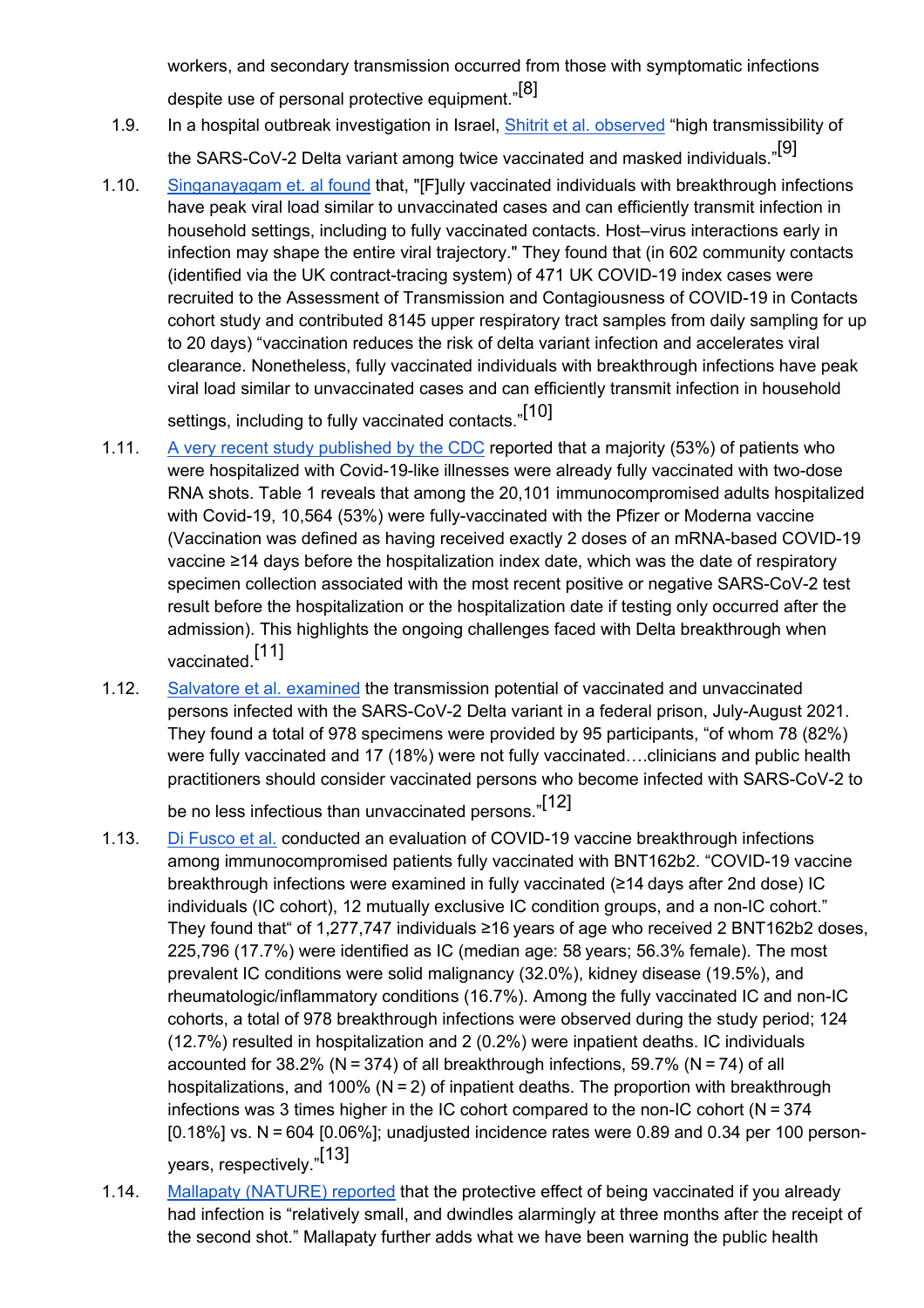community which is that persons infected with Delta have about the same levels of viral genetic materials in their noses "regardless of whether they'd previously been vaccinated, suggesting that vaccinated and unvaccinated people might be equally infectious." Mallapaty reported on testing data from 139,164 close contacts of 95,716 people infected with SARS-CoV-2 between January and August 2021 in the United Kingdom, and at a time when the Alpha and Delta variants were competing for dominance. The finding was that "although the vaccines did offer some protection against infection and onward transmission, Delta dampened that effect. A person who was fully vaccinated and then had a 'breakthrough' Delta infection was almost twice as likely to pass on the virus as someone who was infected with Alpha. And that was on top of the higher risk of having a breakthrough infection caused

by Delta than one caused by Alpha."<sup>[14]</sup>

1.15. Wilhelm et al. reported on reduced neutralization of SARS-CoV-2 omicron variant by vaccine sera and monoclonal antibodies. "in vitro findings using authentic SARS-CoV-2 variants indicate that in contrast to the currently circulating Delta variant, the neutralization efficacy of vaccine-elicited sera against Omicron was severely reduced highlighting T-cell mediated

immunity as essential barrier to prevent severe COVID-19."[15]

1.16. CDC reported on the details for 43 cases of COVID-19 attributed to the Omicron variant. They found that "34 (79%) occurred in persons who completed the primary series of an FDA-authorized or approved COVID-19 vaccine ≥14 days before symptom onset or receipt of a positive SARS-CoV-2 test result."<sup>[16]</sup>

1.17. Dejnirattisai et al. presented live neutralisation titres against SARS-CoV-2 Omicron variant, and examined it relative to neutralisation against the Victoria, Beta and Delta variants. They reported a significant drop in "neutralisation titres in recipients of both AZD1222 and

BNT16b2 primary courses, with evidence of some recipients failing to neutralise at all."<sup>[17]</sup>

1.18. Cele et al. assessed whether Omicron variant escapes antibody neutralization "elicited by the Pfizer BNT162b2 mRNA vaccine in people who were vaccinated only or vaccinated and previously infected." They reported that Omicron variant "still required the ACE2 receptor to

infect but had extensive escape of Pfizer elicited neutralization."[18]

- 1.19. UK reporting showed that boosters protect against symptomatic COVID-19 caused by Omicron for about 10 weeks; the UK Health Security Agency reported protection against symptomatic COVID-19 caused by the variant dropped from 70% to 45% following a Pfizer booster for those initially vaccinated with the shot developed by Pfizer with BioNTech. Specifically reporting by the UK Health Security Agency showed "Among those who received an AstraZeneca primary course, vaccine effectiveness was around 60% 2 to 4 weeks after either a Pfizer or Moderna booster, then dropped to 35% with a Pfizer booster and 45% with a Moderna booster by 10 weeks after the booster. Among those who received a Pfizer primary course, vaccine effectiveness was around 70% after a Pfizer booster, dropping to 45% after 10-plus weeks and stayed around 70 to 75% after a Moderna booster up to 9 weeks after booster."[19]
- 1.20. Buchan et al. used a test-negative design to assess vaccine effectiveness against OMICRON or DELTA variants (regardless of symptoms or severity) during November 22 and December 19, 2021. They found that receipt of 2 doses of COVID-19 vaccines was not protective against Omicron. Vaccine effectiveness against Omicron was 37% (95%CI, 19-

50%) ≥7 days after receiving an mRNA vaccine for the third dose."[20]

1.21. Public Health Scotland COVID-19 & Winter Statistical Report ( Publication date: 19 January 2022) provided startling data on page 38 (case rates), page 44 (hospitalization), and page 50 (deaths), showing that the vaccination has failed Delta but critically, is failing omicron. It shows across the multiple weeks of study that across each dose (1 vs 2 vs 3 booster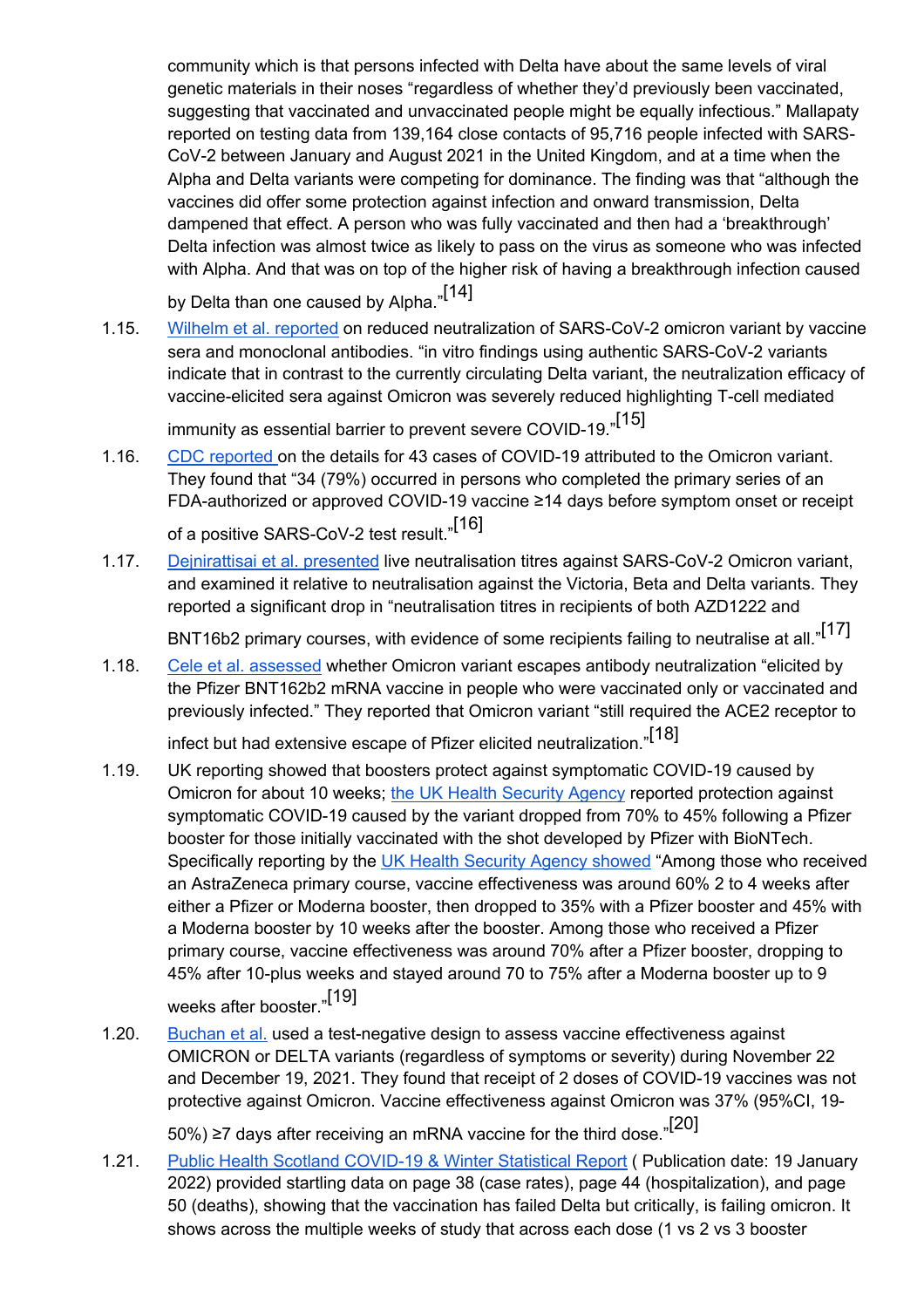inoculations) that the vaccinated are greatly more infected than the unvaccinated, with the 2nd dose being alarmingly elevated. Age-standardized rates of acute hospital admissions are stunningly elevated after 2nd inoculation (over the unvaccinated) during January 2022.[21]

1.22. Regev-Yochay et al. in Israel looked at (publication date March 16th 2022) the immunogenicity and safety of a fourth dose (4th) of either BNT162b2 (Pfizer–BioNTech) or mRNA-1273 (Moderna) administered 4 months after the third dose in a series of three BNT162b2 doses). This was an open-label, nonrandomized clinical study. Researchers reported that most of the infected participants were potentially infectious, with relatively high viral loads (nucleocapsid gene cycle threshold, ≤25)'. Researchers 'observed low vaccine efficacy against infections in health care workers, as well as relatively high viral loads suggesting that those who were infected were infectious. Thus, a fourth vaccination of

healthy young health care workers may have only marginal benefits'.[22]

# **2. Effect Of The Vaccines On Susceptibility To Infection**

- 2.1. In a study from Qatar, Chemaitelly et al. reported vaccine efficacy (Pfizer) against severe and fatal disease, with efficacy in the 85-95% range at least until 24 weeks after the second dose. As a contrast, the efficacy against infection waned down to around 30% at 15-19 weeks after the second dose.[23]
- 2.2. In the UK COVID-19 vaccine Surveillance Report for week #42, it was noted that there is "waning of the N antibody response over time" and "that N antibody levels appear to be lower in individuals who acquire infection following 2 doses of vaccination." The same report (Table 2, page 13), shows that in the older age groups above 30, the double vaccinated

persons have greater infection risk than the unvaccinated.[24]

- 2.3. The UK's COVID-19 vaccine surveillance report Week 3, 20 January 2022, raises very serious concern as to the failure of the vaccines on Delta (which is basically now being replaced by omicron for dominance) and omicron. We see greater case numbers of cases for the 2nd and 3rd inoculations with persons in receipt of the 3rd inoculation (booster) at far greater risk of infection/cases than the unvaccinated (30 years of age and above age strata).[25]
- 2.4. In the recent UK Public Health surveillance reports Week 9, Week 8, as well as week 7 (UK COVID-19 vaccine surveillance report Week 7 17 February 2022), week 6 (COVID-19 vaccine surveillance report Week 6 10 February 2022) and week 5 for 2022 (COVID-19 vaccine surveillance report Week 5 3 February 2022) as well as the reports accumulated for 2021 since vaccine roll-out, we see that the vaccinated are at higher risk of infection and especially for age groups above 18 years old, as well as hospitalization and even death. This is particularly marked for those in receipt of double vaccinations. There is increased risk of death for those who are triple vaccinated and especially as age increases. The same pattern emerges in the Scottish data.<sup>[26]</sup>

# **3. Waning Of The Vaccine Effect**

3.1. In a paper titled, "Covid-19 vaccines and treatments: we must have raw data, now", Doshi et al noted that: "In the pages of The BMJ a decade ago, in the middle of a different pandemic, it came to light that governments around the world had spent billions stockpiling antivirals for influenza that had not been shown to reduce the risk of complications, hospital admissions, or death. The majority of trials that underpinned regulatory approval and government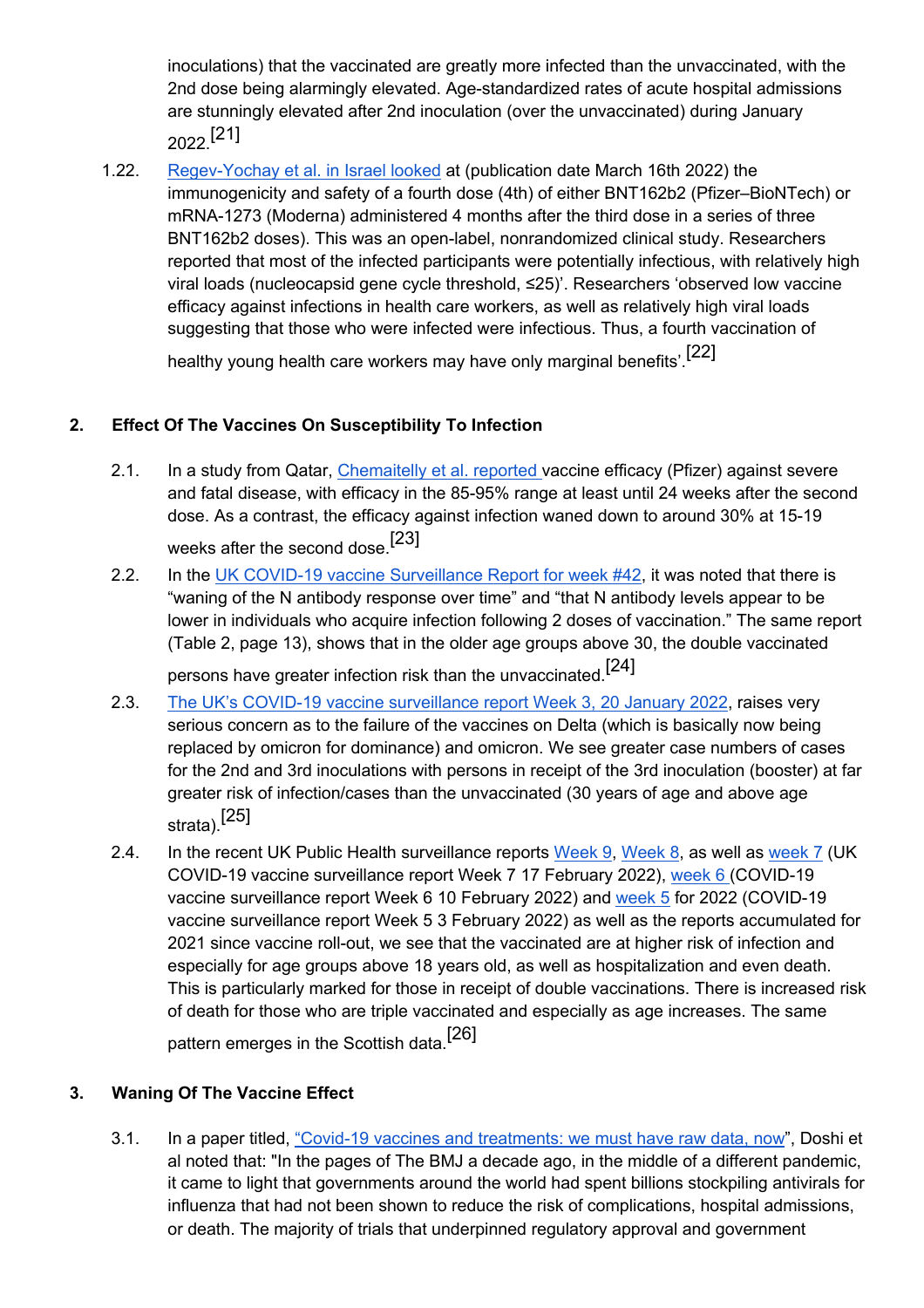stockpiling of oseltamivir (Tamiflu) were sponsored by the manufacturer; most were unpublished, those that were published were ghostwritten by writers paid by the manufacturer, the people listed as principal authors lacked access to the raw data, and academics who requested access to the data for independent analysis were denied. The Tamiflu saga heralded a decade of unprecedented attention to the importance of sharing clinical trial data. Public battles for drug company data, transparency campaigns with thousands of signatures, strengthened journal data sharing requirements, explicit commitments from companies to share data, new data access website portals, and landmark transparency policies from medicines regulators all promised a new era in data transparency. Progress was made, but clearly not enough. The errors of the last pandemic are being repeated. Memories are short. Today, despite the global rollout of covid-19 vaccines and treatments, the anonymised participant level data underlying the trials for these new products remain inaccessible to doctors, researchers, and the public—and are likely to remain that way for years to come. This is morally indefensible for all trials, but

especially for those involving major public health interventions."<sup>[27]</sup>

- 3.2. In a paper titled, "The ONS data provide no reliable evidence that the vaccine reduces allcause mortality" Neil et al note that, "By Occam's razor we believe the most likely explanations are systemic miscategorisation of deaths between the different categories of unvaccinated and vaccinated; delayed or non-reporting of vaccinations; systemic underestimation of the proportion of unvaccinated; and/or incorrect population selection for Covid deaths "[28]
- 3.3. In an article titled "Waning Immunity after the BNT162b2 Vaccine in Israel", published in the New England Journal of Medicin, Goldberg et al. reported that "immunity against the delta variant of SARS-CoV-2 waned in all age groups a few months after receipt of the second dose of vaccine."[29]
- 3.4. In an article titled, "The impact of SARS-CoV-2 vaccination on Alpha & Delta variant transmission, Eyre et al. reported that "while vaccination still lowers the risk of infection, similar viral loads in vaccinated and unvaccinated individuals infected with Delta question how much vaccination prevents onward transmission… transmission reductions declined over time since second vaccination, for Delta reaching similar levels to unvaccinated individuals by 12 weeks for ChAdOx1 and attenuating substantially for BNT162b2. Protection from vaccination in contacts also declined in the 3 months after second vaccination…vaccination reduces transmission of Delta, but by less than the Alpha variant."[30]
- 3.5. In a paper published in Nature titled, "Viral loads of Delta-variant SARS-CoV-2 infections after vaccination and booster with BN 162b2", Levine-Tiefenbrun reported the viral load reduction effectiveness declines with time after vaccination, "significantly decreasing at 3

months after vaccination and effectively vanishing after about 6 months."[31]

3.6. In their paper titled, "Vaccine effectiveness against SARS-CoV-2 infection with the Omicron or Delta variants following a two-dose or booster BNT162b2 or mRNA-1273 vaccination series: A Danish cohort study", Hansen et al demonstrated negative vaccine effectiveness in vaccinated individuals when exposed to Omicron after just 3 months from the injection. This means that vaccinated individuals are more likely to catch the virus and spread it.<sup>[32]</sup>

# **4. Vaccine Safety**

4.1. A paper[33] by Schauer et al titled "Persistent Cardiac MRI Findings in a Cohort of Adolescents with post COVID-19 mRNA Vaccine Myopericarditis" found that, "In a cohort of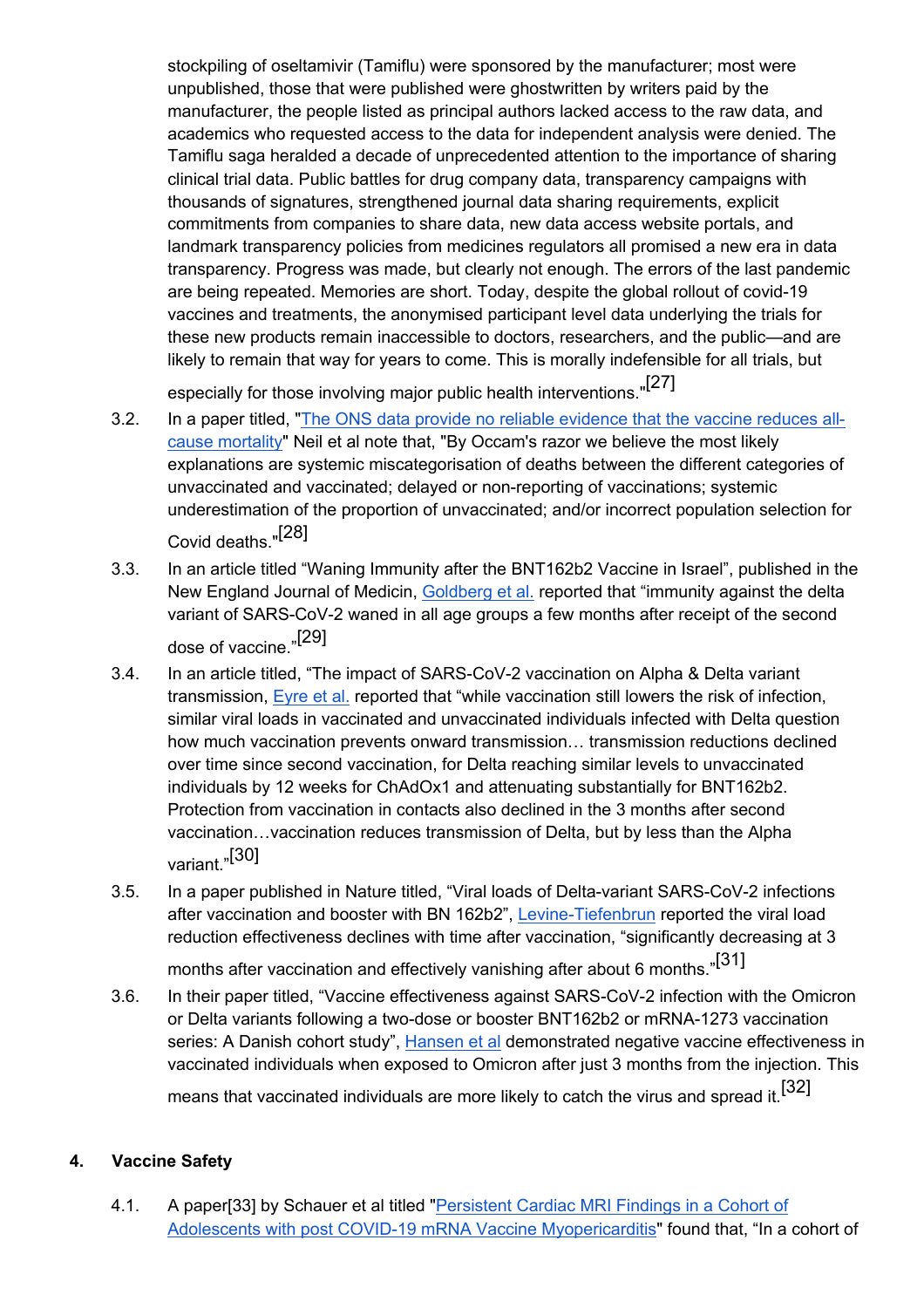adolescents with COVID-19 mRNA vaccine-related myopericarditis, a large portion have persistent LGE abnormalities, raising concerns for potential longer-term effects. Despite these persistent abnormalities, all patients had rapid clinical improvement and normalization of echocardiographic measures of systolic function. For patients with short acute illness, no dysfunction demonstrated by echocardiogram at presentation and resolution of symptoms at follow-up, return to sports was guided by normalization of CMR alone. In patients with persistent CMR abnormalities we performed exercise stress testing prior to sports clearance per myocarditis recommendations[6]. We plan to repeat CMR at 1 year post-vaccine for our cohort to assess for resolution or continued CMR changes. The CDC notes that even though the absolute risk for myopericarditis following mRNA COVID-19 vaccine is small, the relative risk is higher for particular groups, including males 12-39 years of age. Some studies have suggested that increasing the interval between the first and second dose may reduce the incidence of myopericarditis in this population. These data led to an extension in CDC recommended dosing interval between dose 1 and dose 2 to 8 weeks. Further follow up assessment and larger multicenter studies are needed to determine the ultimate clinical significance of persistent CMR abnormalities in patients with post COVID-19 vaccine myopericarditis."

- 4.2. Vaccine adverse events reporting systems are early warning systems designed to identify potential problems with the safety of vaccines. These systems, the world over, have been indicating problems with the Vaccines. As at 5 April 2022, the vaccine adverse events reporting system maintained by the US Government had received over 1.2 million reports of adverse events following vaccination, including more than 26,000 deaths. Such reports are made under strict guidelines issued by the US government and as such, the argument that they are manipulated is easily refutable. The graph below shows all reports in relation to all vaccines over the history of the US reporting system and the increase in reports with the introduction of the Vaccines is evident. As noted, the purpose of these systems is to function as an early warning system. Clearly a signal has been generated by this system and there can be no argument that these Vaccines are generating signals consistent with other vaccines.[34] It is also noteworthy that most of the deaths reported to the US system occur within 48 hours of vaccination. A volunteer group in South Africa has established an adverse event reporting system which, as at 9 March 2022, had recorded 738 cases with 72 deaths, which is 9% of total post vaccination adverse events reports.[35]
- 4.3. A paper by Molina-Rios et al, titled "Systemic lupus erythematosus & antiphospholipid syndrome after CovidVaccination", in which it was noted that: "After a few days, she presented a massive pericardial effusion with cardiac tamponade that required surgical management."[36]
- 4.4. A paper by Saraiva et al titled, "Varicella zoster virus reactivation following CovidVaccination" which found that "... our work calls for more effective vigilance of COVID-19 vaccines side effects."[37]
- 4.5. A paper by Moslemi et al titled, "Herpes simplex encephalitis (inflammation of the brain) following CovidVaccination", which found that this side effect "requires immediate medical attention and can lead to devastating consequences if left undiagnosed and untreated."[38]
- 4.6. A paper by Maroufi et al titled, "Longitudinally extensive transverse myelitis (inflammation of the spinal cord) after CovidVaccination" which found that "... it may be reasonable to consider anti-NMDAR encephalitis upon encountering progressive neurological symptoms following vaccination."
- 4.7. A case report on 4 cases of myocarditis (3 men, 1 woman, 16 to 47 years old) after CovidVaccination by Nunn et al that conculded, "... we recommend further investigation into the adverse effects of the new mRNA vaccine technology, which may be used for most vaccines in the future."[39]
- 4.8. A paper by Munasinghe et al titled, "Reactivation of varicella-zoster virus after CovidVaccination" which found that, "The incidence of different cutaneous manifestations following vaccination, including the reactivation of herpes is on the rise ..."[40]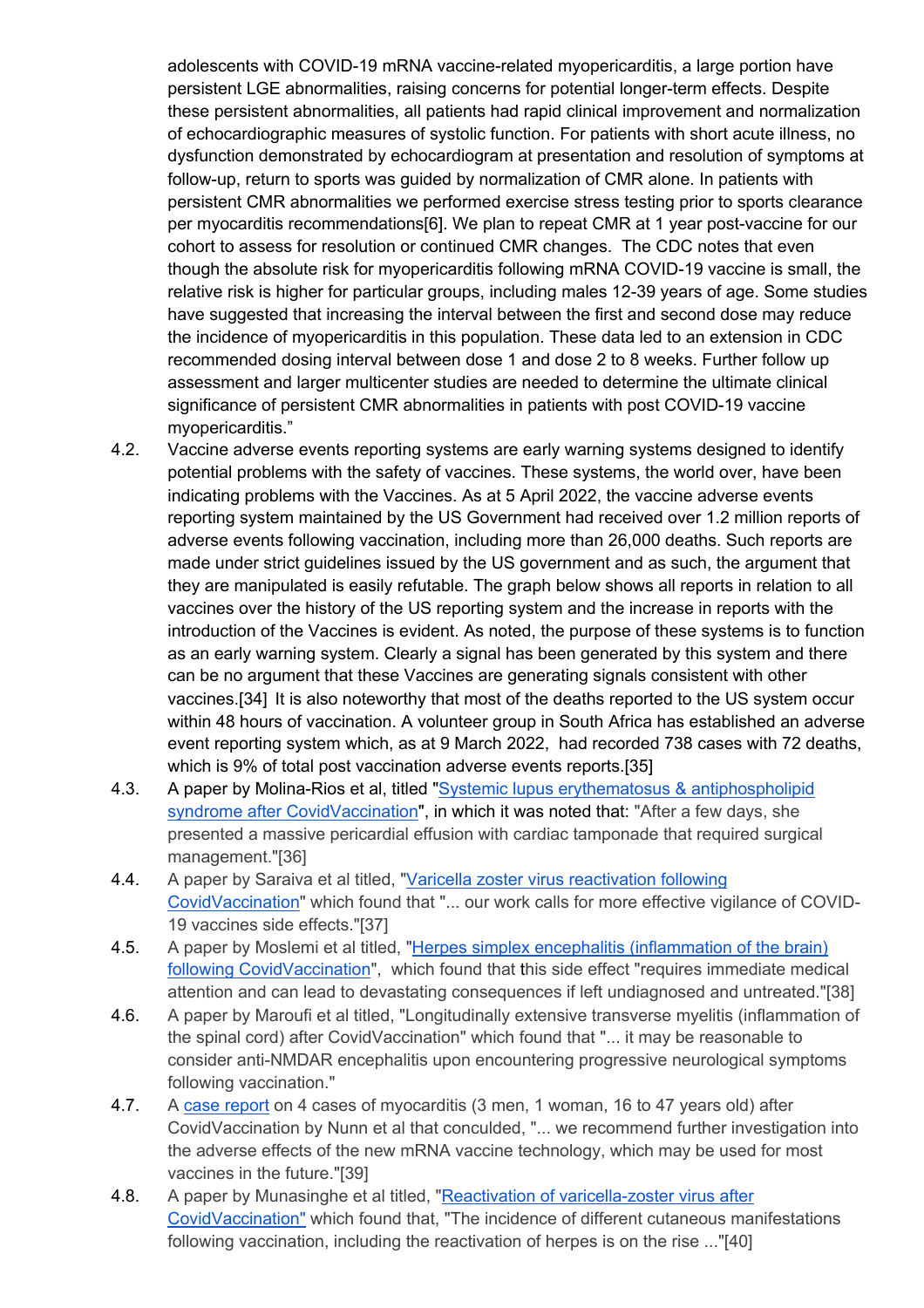- 4.9. An article titled, "Acute kidney rejection after CovidVaccination" which found, in relation to a 25-year-old woman with a kidney transplant, " ... it is worth considering monitoring graft function after vaccination against COVID-19 ..."[41]
- 4.10. A case report titled, "Effusive–constrictive pericarditis after CovidVaccination[42]" by Conte et al, that found, "a strong temporal relation between the second dose of BNT162b2 vaccine and symptoms occurrence".[43]

## **5. Natural Immunity**

5.1. Eyran, 2020 examined, "The longitudinal kinetics of antibodies in COVID-19 recovered patients over 14 months", and found "a significantly faster decay in naïve vaccinees compared to recovered patients suggesting that the serological memory following natural infection is more robust compared to vaccination. Our data highlights the differences

between serological memory induced by natural infection vs. vaccination."[44]

- 5.2. A paper titled, "One-year sustained cellular and humoral immunities of COVID-19 convalescents", by Jie Zhang et al showed that in COVID-19 convalescents from 6 months to 12 months after disease onset the percentages of convalescents with positive SARS-CoV-2-specific T-cell responses (at least one of the SARS-CoV-2 antigen S1, S2, M and N protein) were 71/76 (93%) and 67/73 (92%) at 6m and 12m, respectively. Furthermore, both antibody and T-cell memory levels of the convalescents were positively associated with their disease severity."[45]
- 5.3. In a paper titled, "Comparing SARS-CoV-2 natural immunity to vaccine-induced immunity: reinfections versus breakthrough infections", Sivan Gazit et al concluded that, "Our analysis demonstrates that SARS-CoV-2-naïve vaccinees had a 13.06-fold increased risk for breakthrough infection with the Delta variant compared to those previously infected, when the first event (infection or vaccination) occurred during January and February of 2021. The increased risk was significant for a symptomatic disease as well…. This analysis demonstrated that natural immunity affords longer lasting and stronger protection against infection, symptomatic disease and hospitalization due to the Delta variant of SARS-CoV-2,

compared to the BNT162b2 two-dose vaccine-induced immunity."[46]

- 5.4. In "Necessity of COVID-19 vaccination in previously infected individuals", Nabin K. Shrestha et al found that "Individuals who have had SARS-CoV-2 infection are unlikely to benefit from COVID-19 vaccination, and vaccines can be safely prioritized to those who have not been infected before."[47]
- 5.5. Discrete Immune Response Signature to SARS-CoV-2 mRNA Vaccination Versus Infection, by Ellie Ivanova, Joseph Devlin, et al. found that, "While both infection and vaccination induced robust innate and adaptive immune responses, our analysis revealed significant qualitative differences between the two types of immune challenges. In COVID-19 patients, immune responses were characterized by a highly augmented interferon response which was largely absent in vaccine recipients."
- 5.6. In "Longitudinal analysis shows durable and broad immune memory after SARS-CoV-2 infection with persisting antibody responses and memory B and T cells", Kristen W. Cohen et al noted that, "Ending the COVID-19 pandemic will require long-lived immunity to SARS-CoV-2. We evaluated 254 COVID-19 patients longitudinally from early infection and for eight months thereafter and found a predominant broad-based immune memory response. SARS-CoV-2 spike binding and neutralizing antibodies exhibited a bi-phasic decay with an extended half-life of >200 days suggesting the generation of longer-lived plasma cells. In addition, there was a sustained IgG+ memory B cell response, which bodes well for a rapid

antibody response upon virus re-exposure."[48]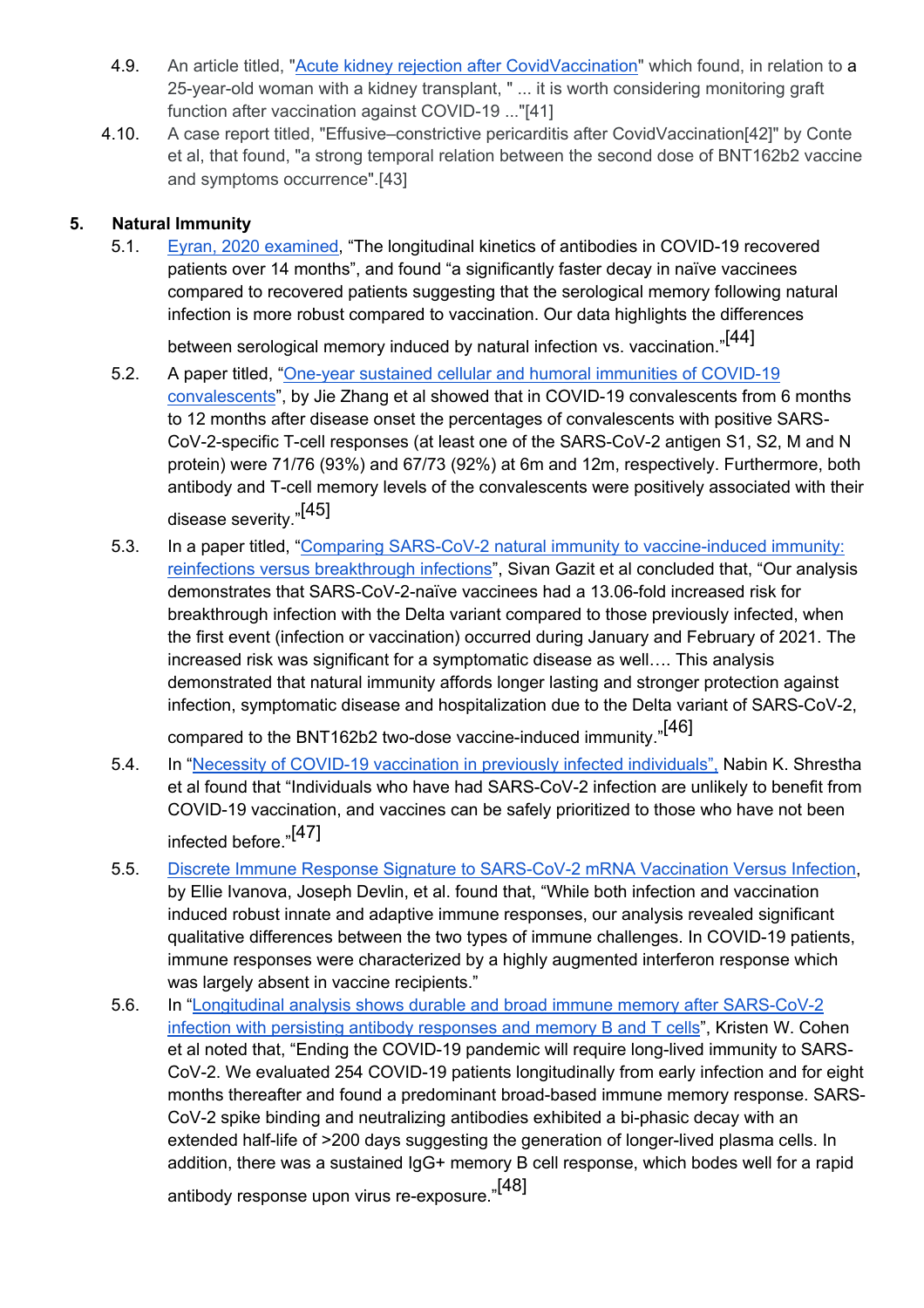- 5.7. In "Incidence of Severe Acute Respiratory Syndrome Coronavirus-2 infection among previously infected or vaccinated employees", Kojima et al found, "no difference in the infection incidence between vaccinated individuals and individuals with previous infection."[49]
- 5.8. In "Immunological memory to SARS-CoV-2 assessed for up to 8 months after infection", Jennifer M. Dan et al "analyzed multiple compartments of circulating immune memory to SARS-CoV-2 in 254 samples from 188 COVID-19 cases, including 43 samples at ≥ 6

months post-infection. IgG to the Spike protein was relatively stable over 6+ months."<sup>[50]</sup>

- 5.9. Persistence of neutralizing antibodies a year after SARS-CoV-2 infection, by Anu Haveri et al "assessed the persistence of serum antibodies following wild-type SARS-CoV-2 infection six and twelve months after diagnosis in 367 individuals of whom 13% had severe disease requiring hospitalization. We determined the SARS-CoV-2 spike (S-IgG) and nucleoprotein IgG concentrations and the proportion of subjects with neutralizing antibodies (NAb)."
- 5.10. In "Quantifying the risk of SARS-CoV-2 reinfection over time", Eamon O Murchu et al found that, "naturally acquired SARS-CoV-2 immunity does not wane for at least 10 months postinfection."[51]
- 5.11. In "SARS-CoV-2 antibody-positivity protects against reinfection for at least seven months with 95% efficacy", Abu-Raddad et al noted that "Reinfection is rare in the young and international population of Qatar. Natural infection appears to elicit strong protection against reinfection with an efficacy ~95% for at least seven months."<sup>[52]</sup>
- 5.12. In "Protection of previous SARS-CoV-2 infection is similar to that of BNT162b2 vaccine protection: A three-month nationwide experience from Israel", Yair Goldberg et al found that "the overall estimated level of protection from prior SARS-CoV-2 infection for documented infection is 94·8% (CI:[94·4, 95·1]); hospitalization 94·1% (CI:[91·9, 95·7]); and severe illness 96·4% (CI:[92·5, 98·3]). Our results question the need to vaccinate previouslyinfected individuals."[53]
- 5.13. Immune Memory in Mild COVID-19 Patients and Unexposed Donors Reveals Persistent T Cell Responses After SARS-CoV-2 Infection, by Asgar Ansari et al "found detectable immune memory in mild COVID-19 patients several months after recovery in the crucial arms of protective adaptive immunity." "This study provides the evidence of both high magnitude pre-existing and persistent immune memory in Indian population."
- 5.14. In "Highly functional virus-specific cellular immune response in asymptomatic SARS-CoV-2 infection", Nina Le Bert et al found that "asymptomatic SARS-CoV-2–infected individuals are not characterized by weak antiviral immunity; on the contrary, they mount a highly functional virus-specific cellular immune response."[54]
- 5.15. In a paper titled, "SARS-CoV-2 re-infection risk in Austria", Stefan Pilz et al confirmed that "Protection against SARS-CoV-2 after natural infection is comparable with the highest available estimates on vaccine efficacies."[55]
- 5.16. In "Anti-spike antibody response to natural SARS-CoV-2 infection in the general population", Jia Wei et al noted that, "We estimated antibody levels associated with protection against reinfection likely last 1.5-2 years on average, with levels associated with protection from severe infection present for several years. These estimates could inform planning for vaccination booster strategies."[56]
- 5.17. In "SARS-CoV-2 infection rates of antibody-positive compared with antibody-negative health-care workers in England: a large, multicentre, prospective cohort study (SIREN)", Victoria Jane Hall et al found that, "A previous history of SARS-CoV-2 infection was associated with an 84% lower risk of infection, with median protective effect observed 7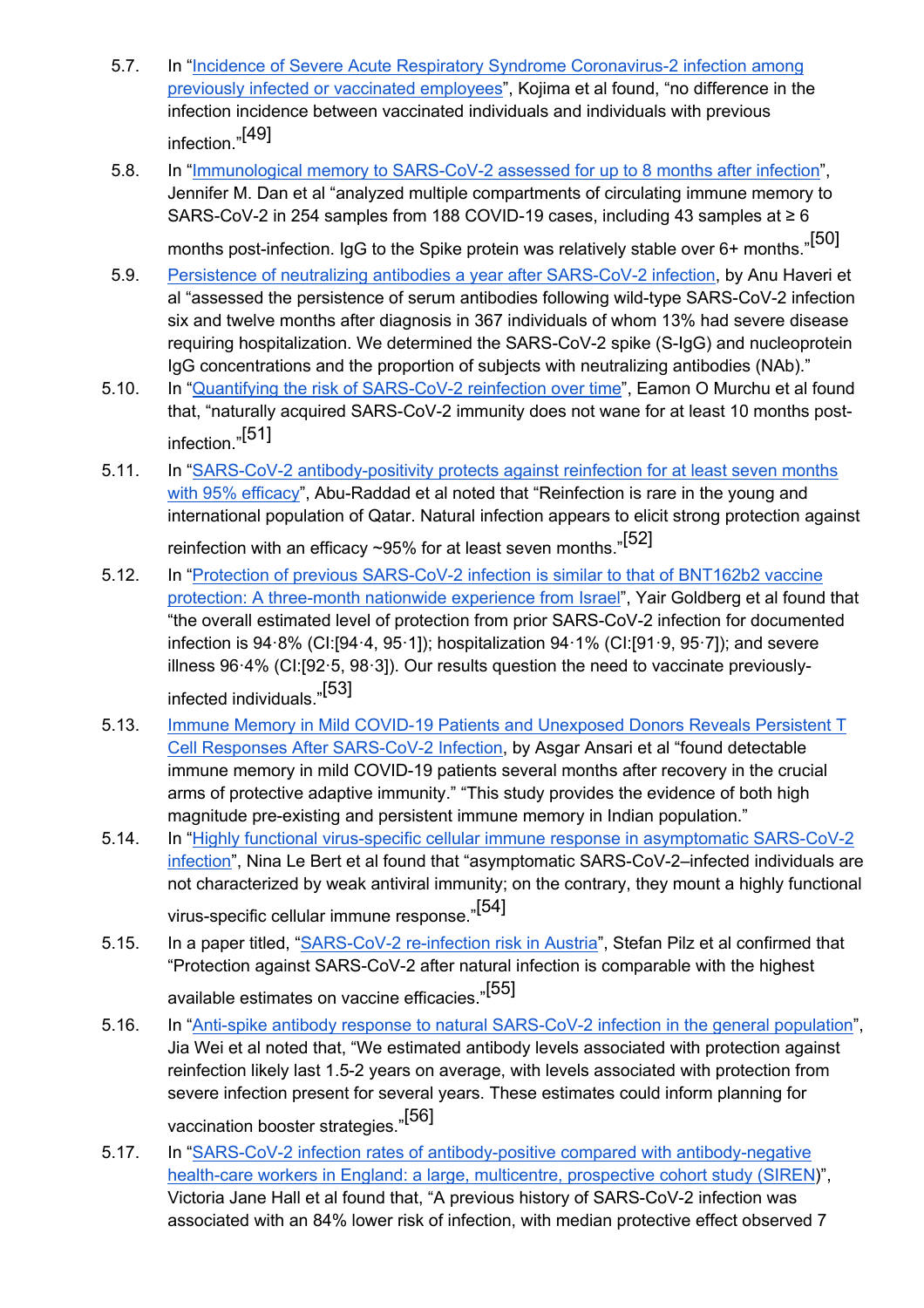months following primary infection. This time period is the minimum probable effect because seroconversions were not included. This study shows that previous infection with SARS-

CoV-2 induces effective immunity to future infections in most individuals."[57]

5.18. In "SARS-CoV-2 Natural Antibody Response Persists for at Least 12 Months in a Nationwide Study From the Faroe Islands", Maria Skaalum Petersen et al showed that, "Although the protective role of antibodies is currently unknown, our results show that SARS-CoV-2 antibodies persisted at least 12 months after symptom onset and maybe even longer, indicating that COVID-19-convalescent individuals may be protected from reinfection. Our results represent SARS-CoV-2 antibody immunity in nationwide cohorts in a setting with few undetected cases, and we believe that our results add to the understanding of natural immunity and the expected durability of SARS-CoV-2 vaccine immune responses. Moreover,

they can help with public health policy and ongoing strategies for vaccine delivery."[58]

- 5.19. In "Associations of Vaccination and of Prior Infection With Positive PCR Test Results for SARS-CoV-2 in Airline Passengers Arriving in Qatar", Roberto Bertollini et al found that, "Of 9180 individuals with no record of vaccination but with a record of prior infection at least 90 days before the PCR test (group 3), 7,694 could be matched to individuals with no record of vaccination or prior infection (group 2), among whom PCR positivity was 1.01% (95% CI, 0.80%-1.26%) and 3.81% (95% CI, 3.39%-4.26%), respectively. The relative risk for PCR positivity was 0.22 (95% CI, 0.17-0.28) for vaccinated individuals and 0.26 (95% CI, 0.21- 0.34) for individuals with prior infection compared with no record of vaccination or prior infection."[59]
- 5.20. In "Longitudinal observation of antibody responses for 14 months after SARS-CoV-2 infection", Puya Dehgani-Mobaraki et al noted, "In Conclusion, our study findings are consistent with recent studies reporting antibody persistency suggesting that induced SARS-CoV-2 immunity through natural infection, might be very efficacious against re-infection (>90%) and could persist for more than six months. Our study followed up patients up to 14 months demonstrating the presence of anti-S-RBD IgG in 96.8% of recovered COVID-19 subjects."[60]

[3] https://www.medrxiv.org/content/10.1101/2021.07.31.21261387v1

- [8] https://www.eurosurveillance.org/content/10.2807/1560-7917.ES.2021.26.30.2100636
- [9] https://www.eurosurveillance.org/content/10.2807/1560-7917.ES.2021.26.39.2100822#html\_fulltext
- [10] https://www.thelancet.com/journals/laninf/article/PIIS1473-3099(21)00648-4/fulltext
- [11] https://www.cdc.gov/mmwr/volumes/70/wr/mm7044e3.htm#T1\_down
- [12] https://www.medrxiv.org/content/10.1101/2021.11.12.21265796v1
- [13] https://www.tandfonline.com/doi/full/10.1080/13696998.2021.2002063
- [14] https://www.nature.com/articles/d41586-021-02689-y
- [15] https://www.medrxiv.org/content/10.1101/2021.12.07.21267432v1
- [16] https://www.cdc.gov/mmwr/volumes/70/wr/mm7050e1.htm?s\_cid=mm7050e1\_w#contribAff
- [17] https://www.medrxiv.org/content/10.1101/2021.12.10.21267534v1 [18] https://www.medrxiv.org/content/10.1101/2021.12.08.21267417v2
- [19]

<sup>[1]</sup> https://www.medrxiv.org/content/10.1101/2021.09.28.21264262v2

<sup>[2]</sup> https://emlct.com/index.php/covid-19-documents/

<sup>[4]</sup> https://www.medrxiv.org/content/10.1101/2021.07.31.21261387v2

<sup>[5]</sup> https://papers.ssrn.com/sol3/papers.cfm?abstract\_id=3897733

<sup>[6]</sup> https://pubmed.ncbi.nlm.nih.gov/34351882/

<sup>[7]</sup> https://link.springer.com/article/10.1007/s10654-021-00808-7

https://assets.publishing.service.gov.uk/government/uploads/system/uploads/attachment\_data/file/1043680/technicalbriefing-33.pdf

<sup>[20]</sup> https://www.medrxiv.org/content/10.1101/2021.12.30.21268565v1